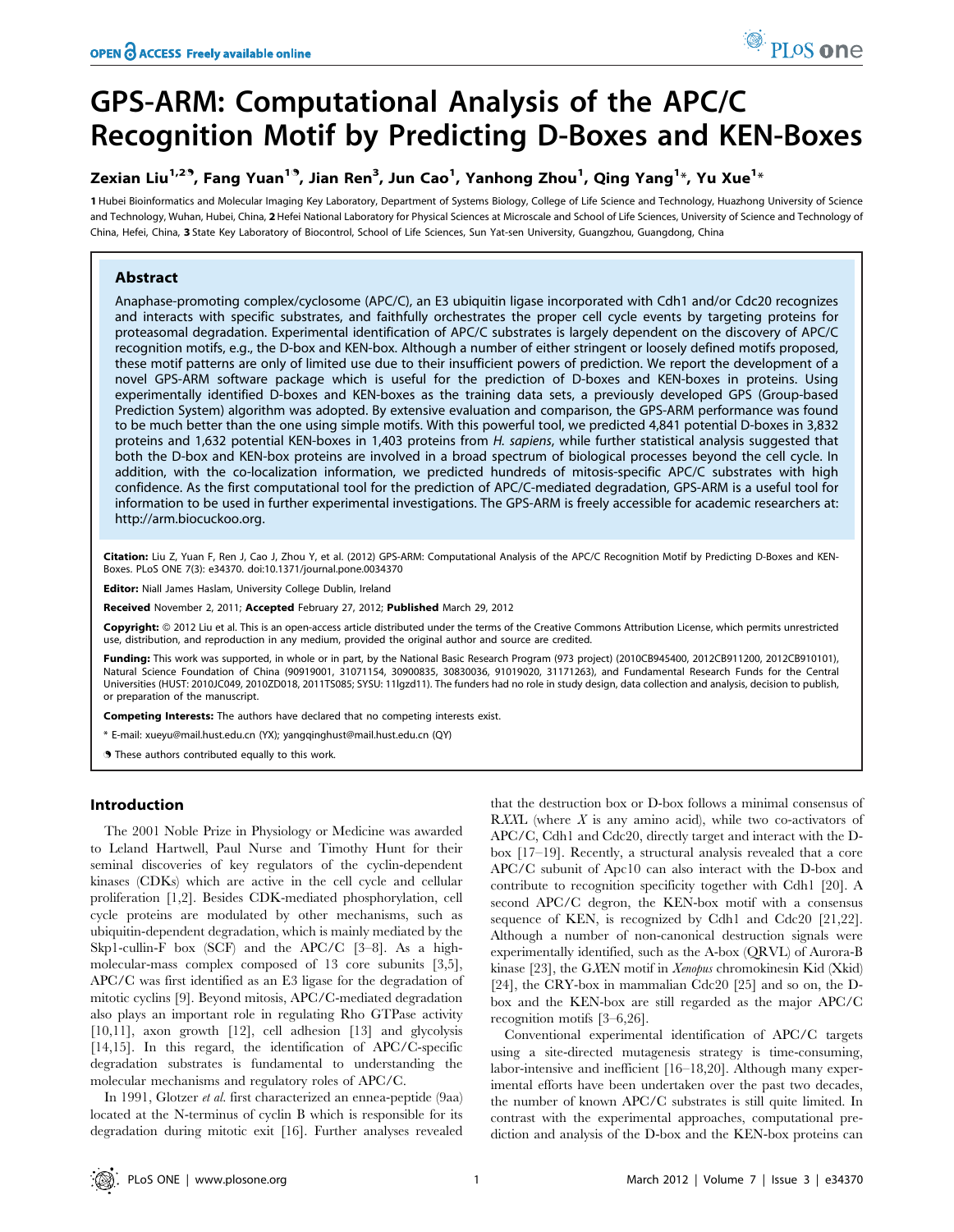generate useful information for further experimental manipulation. Recently, the SLiMSearch 2.0 web server was developed for identifying user-defined short linear Motif in a proteome, using evolutionary conservation and protein structural disorder context to score occurrences [27]. However, it is evident that that the prediction with the two loosely defined motifs of RXXL and KEN will most likely generate too many false positive hits, suggesting that more sophisticated approaches are needed. For example, Michael et al. predicted 25 KEN-box proteins as potentially new APC/C targets by means of a combination of the enrichment of the cell cycle Gene Ontology (GO) terms together with native disorder prediction and motif conservation information [28]. However, only four known APC/C substrates were included in their results (CycA, P14785; KIF22, Q14807; BUB1B, O60566; PDS1, P40316. See in Table S1). In this regard, the development of a general and efficient predictor for D-boxes and KEN-boxes is urgently needed.

In this work, we developed a novel GPS-ARM software package for the prediction of potentially functional D-boxes and KENboxes in APC/C substrates. The experimental data was collected from the scientific literature, while the previously developed GPS 2.2 algorithm was adopted for training and prediction. By extensive evaluations, the prediction performance of GPS-ARM determined to be promising and much better than using simple short motifs. With this powerful tool, we systematically analyzed the functional abundance and diversity of D-box and KEN-box proteins in H. sapiens. From the results, it is evident that KEN-box proteins are the ones more clearly implicated in cell cycle and mitosis, while both the D-box and KEN-box proteins regulate a variety of biological processes in addition to the cell cycle. Moreover, with additional co-localization information, we predicted hundreds of mitosis-specific D-box and KEN-box proteins in eukaryotes with high confidence. Taken together, the prediction and analysis results are helpful for further experimental consideration, and the GPS-ARM can serve as a useful program for experimentalists. The online service and local packages of GPS-ARM 1.0 were implemented in JAVA and could be freely accessed for academic research at: http://arm.biocuckoo.org.

#### Materials and Methods

#### Data preparation

We searched the PubMed database with the keywords of ''D box'' and ''KEN box'', followed by a review of the scientific literature published before August 16<sup>th</sup>, 2011. The non-canonical motifs were discarded, while the collected D-boxes and KENboxes were required to follow the consensus motifs of RXXL and KEN, respectively. In total, we obtained a non-redundant dataset with 74 experimentally identified D-boxes in 68 unique proteins and 44 known KEN-boxes in 42 APC/C substrates (Table S1). The corresponding sequences of these proteins were retrieved from the UniProt database.

Here, we defined an  $APC/C$  recognition motif  $ARM(m, n)$  as a core motif of RXXL (for the D-box) or KEN (for the KEN-box) flanked by  $m$  amino acids upstream and  $n$  amino acids downstream. As previously described [29], all experimentally verified D-boxes or KEN-boxes were regarded as positive data(+), while all other  $ARM(m, n)$  peptides in the same proteins were taken as negative  $data(-)$ . Ultimately 217 and 16 negative peptides were obtained for the D-box and the KEN-box, respectively.

For proteome-wide analysis, we also downloaded 6,620, 3,334, 3,124, 16,384 and 20,245 reviewed protein sequences of S. cerevisiae, C. elegans, D. melanogaster, M. musculus and H. sapiens, respectively, from the UniProt database.

#### Performance evaluation

As previously described [29], we used the five measurements of accuracy  $(Ac)$ , precision  $(Pr)$ , sensitivity  $(Sn)$ , specificity  $(Sp)$  and Mathew's Correlation Coefficient (MCC) to evaluate the prediction performance. The measurements were defined as below:

$$
Ac = \frac{TP + TN}{TP + FP + TN + FN}, \ Pr = \frac{TP}{TP + FN}, \ Sn = \frac{TP}{TP + FN},
$$

$$
Sp = \frac{TN}{TN + FP}, \text{ and}
$$

$$
MCC = \frac{(TP \times TN) - (FN \times FP)}{\sqrt{(TP + FN) \times (TN + FP) \times (TP + FP) \times (TN + FN)}}
$$

In this work, the leave-one-out (LOO) validation and 4-, 6-, 8 and 10-fold cross-validations were performed. The Receiver Operating Characteristic (ROC) curves were drawn, and AROC (area under ROC) values were calculated.

#### The algorithm

Recently, we developed the GPS 2.2 algorithm mainly for the prediction of protein pupylation sites in prokaryotes [29]. In this work, that algorithm was adopted and described as below.

The GPS 2.2 algorithm comprises two major parts, scoring strategy and performance improvement. In the former step, based on the hypothesis that similar short peptides exhibit similar biochemical properties and biological functions [29], it is possible to use an amino acid substitution matrix, e.g., BLOSUM62, to calculate the similarity between the two  $ARM(m, n)$  peptides of A and  $B$  as below:

$$
S(A, B) = \sum_{-m \le i \le n} Score(A[i], B[i])
$$

The  $Score(A[i], B[i])$  represents the substitution score of the two amino acids of  $A[i]$  and  $B[i]$  in the amino acid substitution matrix. If S(A, B) < 0, we simply redefined it as  $S(A, B) = 0$ .

The second procedure comprises the three sequential steps of motif length selection (MLS), weight training (WT) and matrix mutation (MaM). To evaluate the performance improvement, we fixed the  $Sp$  at 90% and compared the  $Sn$  values of the LOO validation.

- 1) Motif length selection (MLS). In this step, the combinations of ARM $(m, n)$   $(m=1, ..., 30; n=1, ..., 30)$  were extensively tested, while the optimized combination of  $ARM(m, n)$  was determined to have the highest LOO performance.
- 2) Weight training (WT). Since different positions can generate different contributions to recognition specificity, we can refine the substitution score between the two  $ARM(m,$ n) peptides A and B can be refined as:

$$
S'(A, B) = \sum_{-m \le i \le n} w_i Score(A[i], B[i])
$$

Here  $w_i$  is the weight of position *i*. Again, if  $S'(A, B) \le 0$ , we simply redefined it as  $S'(A, B) = 0$ . Initially, w was defined as 1 for each position. We randomly picked out the weight of any position for  $+1$  or  $-1$ , and adopted the manipulation if the LOO performance was increased. The process was repeated until convergence was attained.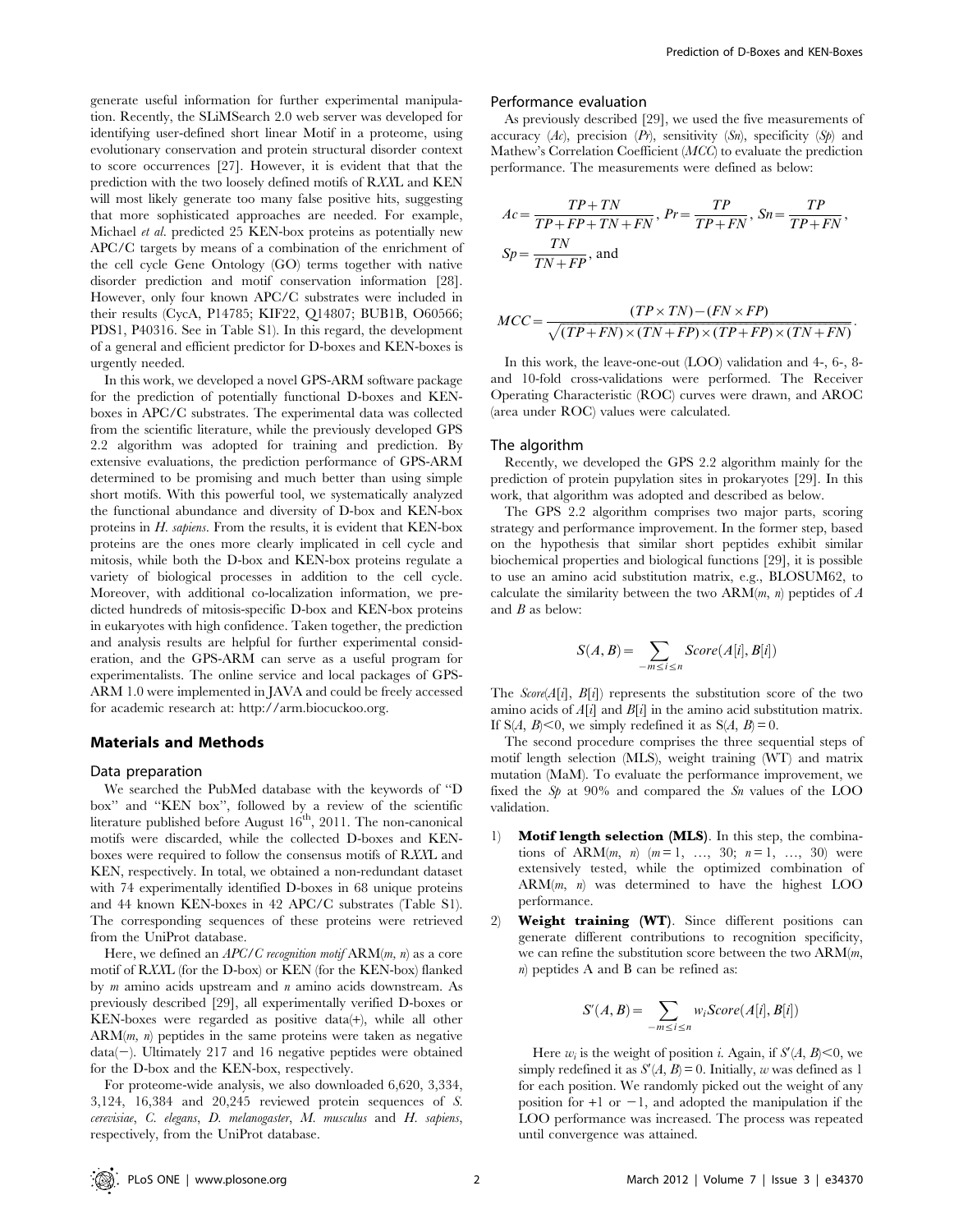3) Matrix mutation (MaM). BLOSUM62 was chosen as the initial matrix and the leave-one-out performance was calculated. Subsequently, we improved the performance by randomly picking out an element of the matrix for  $+1$  or  $-1$ . The procedure was terminated when the performance was not increased any further.

#### Implementation of the online service and local packages

The online service and local packages of GPS-ARM 1.0 were implemented in JAVA and are freely available at http://arm. biocuckoo.org/. For the online service, we tested GPS-ARM 1.0 on a variety of internet browsers, including Internet Explorer 8.0 and Mozilla Firefox 7.0.1 under the Windows XP Operating System (OS), Mozilla Firefox 7.0 under Fedora Core 6 OS (Linux), and Safari 3.0 under Apple Mac OS X 10.4 (Tiger) and 10.5 (Leopard). For the Windows and Linux systems, the latest version of Java Runtime Environment (JRE) package (JAVA 1.4.2 or later

versions) should be pre-installed. However, for Mac OS, GPS-ARM 1.0 can be directly used without any additional packages. For convenience, we also developed local packages of GPS-ARM 1.0 which support the three major Operating Systems Windows, Linux and Mac.

# Results

# Development of GPS-ARM for the prediction of the Dboxes and KEN-boxes

Although not true in all cases, most of the APC/C substrates contain the D-box and/or the KEN-box, which can be recognized and interact with Cdh1 and/or Cdc20 as two major APC/C recognition motifs [3–6,26]. Since the core motifs were too short and not stringent, extended consensus sequences were utilized, such as RXXLXX-I/V-XN (Motif-D1) [3], RXXLXXXXN (Motif-D2) [4,5,16], and RXXLXX-L/I/V/M (Motif-D3, from the Eukaryotic Linear Motif resource) [30] for the D-box, and



Figure 1. The Sequence logos of ARM(2, 6) and ARM(8, 15) were generated by the HMM-Logo (LogoMat-M) [31] for the (A) D-box and (B) KEN-box, respectively. doi:10.1371/journal.pone.0034370.g001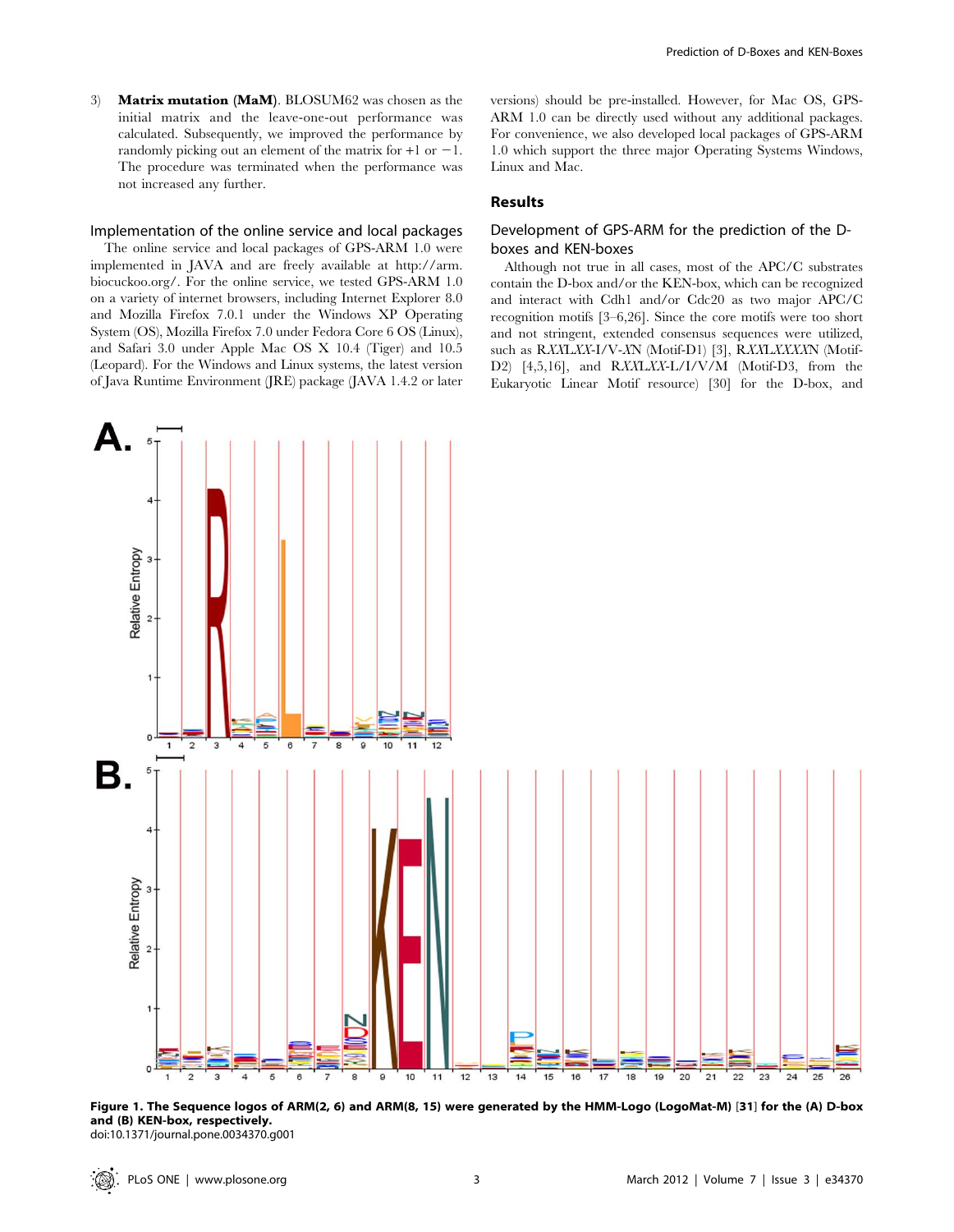KENXXX-N/D (Motif-KEN) [3,22] for the KEN-box. However, in our dataset, only 9, 18, 41 and 7 boxes follow the patterns of Motif-D1, Motif-D2, Motif-D3 and Motif-KEN, respectively (Table S1). Thus, these motifs can not be used as predictive indicators due to a low sensitivity.

In this work, we hypothesized that flanking sequences around RXXL and KEN could contribute additional specificity for APC/C recognition. In this regard, a recently developed GPS 2.2 algorithm [29] was used for training and predicting. The ARM(2, 6) and ARM(8, 15) were determined as the optimal motifs of the D-box and KEN-box, respectively. To strengthen our hypothesis, the sequence logos of ARM(2, 6) and ARM(8, 15) were created by the HMM-Logo [31] for the D-box (Figure 1A) and KEN-box (Figure 1B), respectively. For the D-box, amino acid residues of V, N, and N preferentially appear at positions of +3, +4 and +5, although weakly (Figure 1A). For the KEN-box, the N residue is weakly informative at positions of +4 (Figure 1B). Thus, the features of known motifs were largely included in the computational models of GPS-ARM. Also, we observed that the amino acids located in RXXL are also weakly informative (Figure 1A), whereas residues of N/D and P are moderately informative at positions of  $-1$  and  $+3$ for the KEN-box (Figure 1B). In this regard, our models contained more useful information than known simple motifs.

The software packages of GPS-ARM 1.0 were implemented, and the ARM(7, 7) is shown for convenience. As an example, the prediction results of human centromere protein F/CENP-F (UniProt ID: P49454) was shown (Figure 2). Although human CENP-F is a large protein (3210aa) with up to eight putative KEN-boxes, experimental analysis of its C-terminal fragment (630aa) revealed that disruption of a single KEN-box (3125–3127) is sufficient to inhibit degradation [21]. In these results, this motif was correctly predicted as the only positive hit, while an additionally predicted D-box (RGEL, 2060–2063) should prove useful for further experimental verification (Figure 2).

#### Performance evaluation and comparison

To evaluate the prediction performance and robustness of GPS-ARM, LOO validation and 4-, 6-, 8-, 10-fold cross-validations were performed (Figure 3). ROC curves were drawn, while the AROC values were 0.793 (LOO), 0.799 (4-fold), 0.823 (6-fold), 0.798 (8-fold) and 0.833 (10-fold) for the D-box (Figure 3A), and 0.943 (LOO), 0.938 (4-fold), 0.945 (6-fold), 0.950 (8-fold) and 0.956 (10-fold) for the KEN-box (Figure 3B). Since the results of the 4-, 6-, 8- and 10-fold cross-validations were similar to the LOO validation, GPS-ARM 1.0 is evidently a stable and robust predictor. The performance of the LOO validation was also used

| $GPS-ARII$ 1.0<br><b>GPS</b>                                                                                                                                                                                                                                                                                                                                                                                                                                                                                                                                                                                                                                                                                                                                                                                |                                                      |                |       |               |  |  |  |  |
|-------------------------------------------------------------------------------------------------------------------------------------------------------------------------------------------------------------------------------------------------------------------------------------------------------------------------------------------------------------------------------------------------------------------------------------------------------------------------------------------------------------------------------------------------------------------------------------------------------------------------------------------------------------------------------------------------------------------------------------------------------------------------------------------------------------|------------------------------------------------------|----------------|-------|---------------|--|--|--|--|
| <b>File Tools Help</b>                                                                                                                                                                                                                                                                                                                                                                                                                                                                                                                                                                                                                                                                                                                                                                                      |                                                      |                |       |               |  |  |  |  |
| <b>Predicted Sites</b>                                                                                                                                                                                                                                                                                                                                                                                                                                                                                                                                                                                                                                                                                                                                                                                      |                                                      |                |       |               |  |  |  |  |
| Position                                                                                                                                                                                                                                                                                                                                                                                                                                                                                                                                                                                                                                                                                                                                                                                                    | Peptide<br>Score<br>Cutoff<br><b>Type</b>            |                |       |               |  |  |  |  |
| $2060 - 2063$                                                                                                                                                                                                                                                                                                                                                                                                                                                                                                                                                                                                                                                                                                                                                                                               | TSERNQL RGEL DTMSKKT                                 | 5.973          | 5.603 | $D-box$       |  |  |  |  |
| $3125 - 3127$                                                                                                                                                                                                                                                                                                                                                                                                                                                                                                                                                                                                                                                                                                                                                                                               | 17<br>8.279<br><b>KEN-box</b><br>LSPLSLG KEN LAESSKP |                |       |               |  |  |  |  |
|                                                                                                                                                                                                                                                                                                                                                                                                                                                                                                                                                                                                                                                                                                                                                                                                             | Enter sequence(s) in FASTA format                    |                |       |               |  |  |  |  |
| >Example (Human Centromere protein F, P49454)<br>IMSWALEEWKEGLPTRALQKIQELEGQLDKLKKEKQQRQFQLDSLEAALQKQKQKVENEKTEGTNLKRENQRLMEICESLEKTKQKISHELQVKES<br>QVNFQEGQLNSGKKQIEKLEQELKRCKSELERSQQAAQSADVSLNPCNTPQKIFTTPLTPSQYYSGSKYEDLKEKYNKEVEERKRLEAEVKALQAK<br>IKASQTLPQATMNHRDIARHQASSSVFSWQQEKTPSHLSSNSQRTPIRRDFSASYFSGEQEVTPSRSTLQIGKRDANSSFFDNSSSPHLLDQLKAQ<br>NQELRNKINELELRLQGHEKEMKGQVNKFQELQLQLEKAKVELIEKEKVLNKCRDELVRTTAQYDQASTKYTALEQKLKKLTEDLSCQRQNAESAR<br> CSLEQKIKEKEKEFQEELSRQQRSFQTLDQECIQMKARLTQELQQAKNMHNVLQAELDKLTSVKQQLENNLEEFKQKLCRAEQAFQASQIKENELR<br>RSMEEMKKENNLLKSHSEQKAREVCHLEAELKNIKQCLNQSQNFAEEMKAKNTSQETMLRDLQEKINQQENSLTLEKLKLAVADLEKQRDCSQDL<br>LKKREHHIEQLNDKLSKTEKESKALLSALELKKKEYEELKEEKTLFSCWKSENEKLLTQMESEKENLQSKINHLETCLKTQQIKSHEYNERVRTLEM V<br><b>Threshold</b><br>Console |                                                      |                |       |               |  |  |  |  |
|                                                                                                                                                                                                                                                                                                                                                                                                                                                                                                                                                                                                                                                                                                                                                                                                             |                                                      |                |       |               |  |  |  |  |
| $\nu$ D-box High<br>$\blacktriangledown$                                                                                                                                                                                                                                                                                                                                                                                                                                                                                                                                                                                                                                                                                                                                                                    | $V$ KEN-box Low<br>$\blacktriangledown$              | <b>Example</b> | Clear | <b>Submit</b> |  |  |  |  |

Figure 2. Screen snapshot of the GPS-ARM 1.0 software. The default thresholds were chosen for the D-box (high) and KEN-box (low). As an example, the prediction results for the human centromere protein F/CENP-F (UniProt ID: P49454) are shown. doi:10.1371/journal.pone.0034370.g002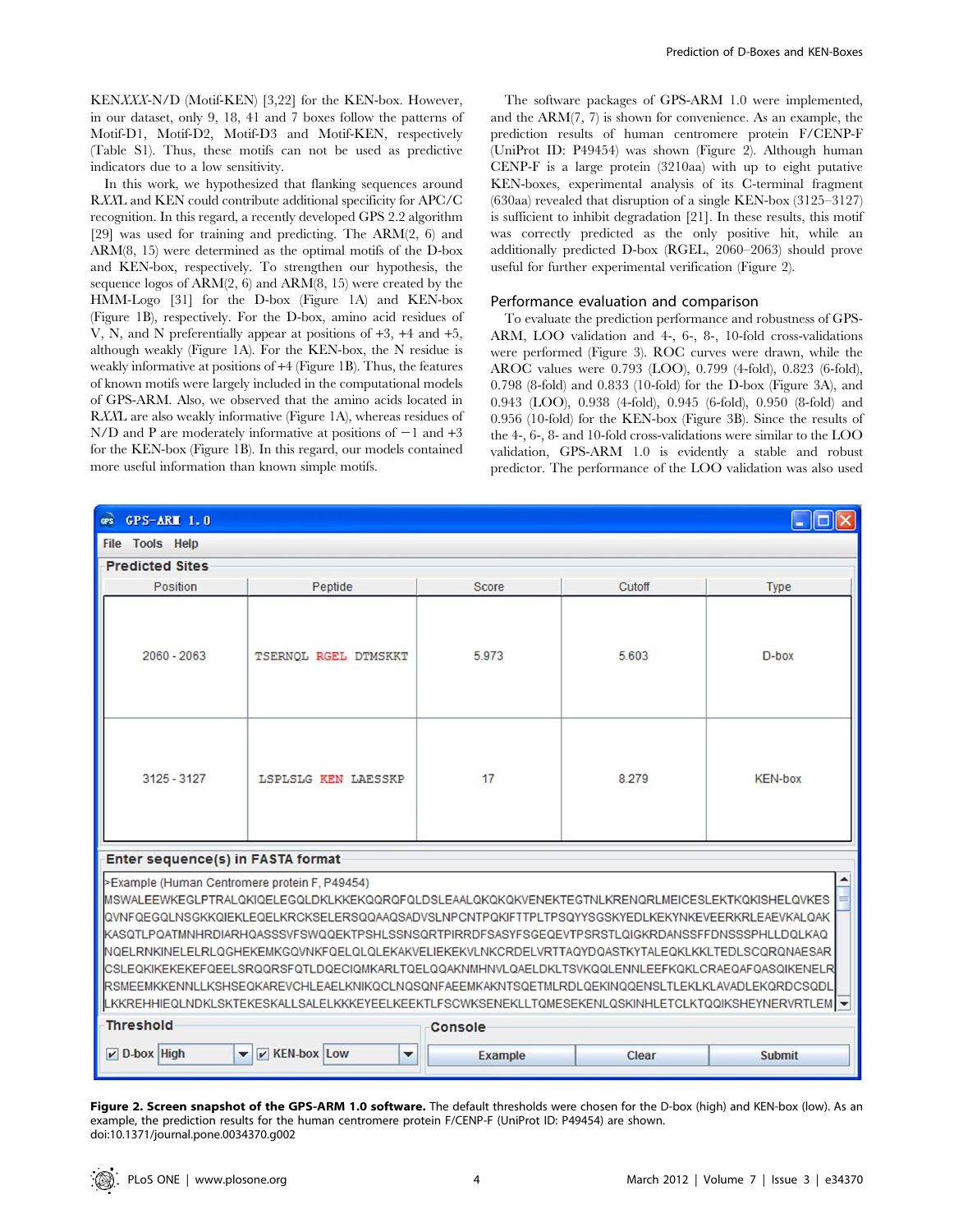

Figure 3. The prediction performance of GPS-ARM 1.0. The LOO validation and 4-, 6-, 8- and 10-fold cross-validations were performed for (A) the D-box and (B) the KEN-box. doi:10.1371/journal.pone.0034370.g003

for the cut-off setting and further comparison, and the three thresholds of high, medium and low were selected (Table 1). In addition, given the highest MCC values, the high (0.6463) and low (0.8858) thresholds were chosen as the default thresholds of the Dbox and KEN-box, respectively (Table 1).

To clearly demonstrate the superiority of GPS-ARM, we also calculated the performances of Motif-D1 [3], Motif-D2 [4,5,16], Motif-D3 [30] and Motif-KEN [3,22] (Table 1). For the D-box, we fixed the GPS-ARM Sp value to be identical with that of Motif-D1 (Table 1). By comparison, the Sn value of GPS-ARM is much larger than that of Motif-D1 (27.03% vs. 12.16%) (Table 1). Also, the performance of GPS-ARM is better than Motif-D2, since both the Sn and Sp scores are higher (Sn: 27.03% vs. 24.32%; Sp: 99.54% vs. 93.55%) (Table 1). Furthermore, both the  $Sn$  and  $Sp$ values of GPS-ARM are much better than Motif-D3 (Sn: 64.86% vs. 55.41%; Sp: 86.18% vs. 83.41%) (Table 1). For the KEN-box,

| Method                 | <b>Threshold</b> | Ad(%) | $Pr(\% )$ | Sn(%) | Sp(%)  | <b>MCC</b> |
|------------------------|------------------|-------|-----------|-------|--------|------------|
| D-box (GPS-ARM)        | High             | 87.29 | 82.46     | 63.51 | 95.39  | 0.6463     |
|                        | Medium           | 80.76 | 61.54     | 64.86 | 86.18  | 0.5018     |
|                        | Low              | 76.63 | 53.26     | 66.22 | 80.18  | 0.4346     |
|                        | e                | 81.10 | 95.24     | 27.03 | 99.54  | 0.4471     |
| KEN-box (GPS-ARM)      | High             | 86.67 | 100.00    | 81.82 | 100.00 | 0.7385     |
|                        | Medium           | 91.67 | 100.00    | 88.64 | 100.00 | 0.8218     |
|                        | Low              | 95.00 | 100.00    | 93.18 | 100.00 | 0.8858     |
| Motif-D1 <sup>a</sup>  |                  | 77.32 | 90.00     | 12.16 | 99.54  | 0.2797     |
| Motif- $D2^b$          |                  | 75.95 | 56.25     | 24.32 | 93.55  | 0.2488     |
| Motif-D3 <sup>c</sup>  |                  | 76.29 | 53.25     | 55.41 | 83.41  | 0.3832     |
| Motif-KEN <sup>d</sup> |                  | 38.33 | 100.00    | 15.91 | 100.00 | 0.2192     |

Table 1. Performance evaluation and comparison of the GPS-ARM with known motifs.

For the construction of the GPS-ARM software package, the three thresholds of high, medium and low were selected for D-box and KEN-box, respectively. <sup>a</sup>Motif-D1, RXXI XX-I/V-XN [3]: <sup>a</sup>Motif-D1, RXXLXX-I/V-XN [3];<br><sup>b</sup>Motif-D2, RXXLXXXN [4.5.14

<sup>b</sup>Motif-D2, RXXLXXXXN [4,5,16];<br><sup>c</sup>Motif D2, RXXLXXXN [4,5,16];

 ${}^{\text{c}}$ Motif-D3, RXXLXX-L/I/V/M [30];

<sup>d</sup>Motif-KEN, KENXXX-N/D [3,22];

<sup>e</sup>For comparison, we fixed the Sp value of GPS-ARM so as to be identical with Motif-D1.

doi:10.1371/journal.pone.0034370.t001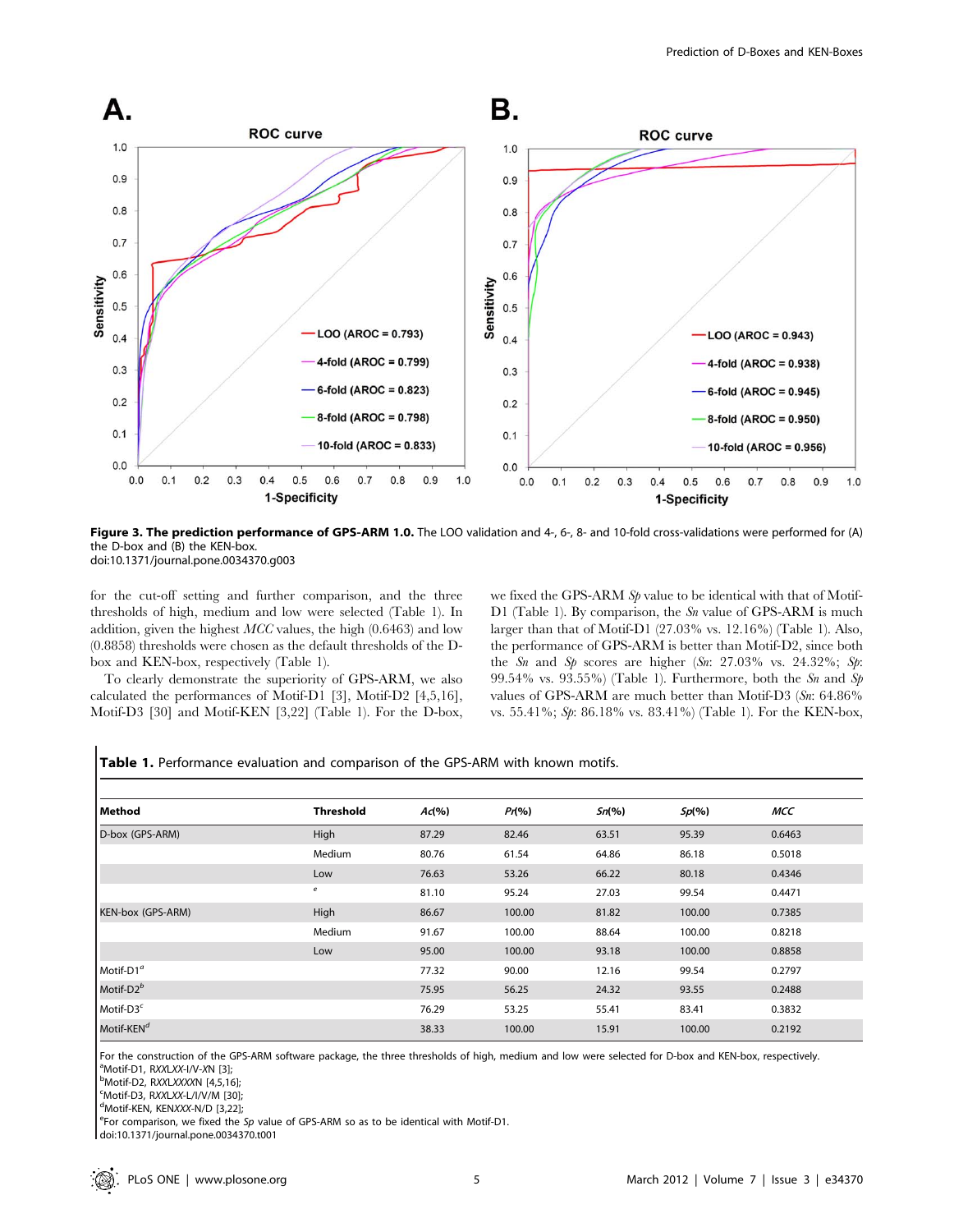Table 2. The predicted D-boxes and KEN-boxes in five eukaryotic organisms.

| Method           |                   | S. cerevisiae | C. elegans | D. melanogaster | M. musculus | H. sapiens | <b>Total</b> |
|------------------|-------------------|---------------|------------|-----------------|-------------|------------|--------------|
| <b>RXXL</b>      | Box <sup>a</sup>  | 12,814        | 7,555      | 9,520           | 51,065      | 63,018     | 143,972      |
|                  | Pro. <sup>b</sup> | 4,723         | 2,519      | 2,569           | 13,503      | 16,477     | 39,791       |
| Motif-D1         | Box               | 118           | 51         | 39              | 216         | 247        | 671          |
|                  | Pro.              | 117           | 51         | 39              | 213         | 244        | 664          |
| Motif-D2         | Box               | 817           | 415        | 445             | 1,746       | 2,123      | 5,546        |
|                  | Pro.              | 732           | 374        | 395             | 1,581       | 1,916      | 4,998        |
| Motif-D3         | Box               | 3,154         | 1,849      | 2,442           | 12,478      | 15,138     | 35,061       |
|                  | Pro.              | 2,207         | 1,192      | 1,411           | 7,523       | 8,963      | 21,296       |
| <b>GPS 2.2</b>   | Box               | 1,104         | 635        | 815             | 4,022       | 4,841      | 11,417       |
|                  | Pro.              | 958           | 517        | 638             | 3,221       | 3,832      | 9,166        |
| <b>KEN</b>       | Box               | 1,045         | 362        | 387             | 1,966       | 2,683      | 6,443        |
|                  | Pro.              | 891           | 331        | 340             | 1,668       | 2,206      | 5,436        |
| <b>Motif-KEN</b> | Box               | 143           | 42         | 35              | 159         | 222        | 601          |
|                  | Pro.              | 138           | 42         | 34              | 157         | 220        | 591          |
| <b>GPS 2.2</b>   | Box               | 641           | 227        | 241             | 1,191       | 1,632      | 3,932        |
|                  | Pro.              | 571           | 216        | 217             | 1,052       | 1,403      | 3,459        |

<sup>a</sup>Box, the number of the predicted boxes;

bPro., the number of the predicted D-box or KEN-box proteins.

doi:10.1371/journal.pone.0034370.t002

although the  $Sp$  score of Motif-KEN can reach as high as 100%, its  $Sn$  value is much lower (Table 1). In addition, we compared the prediction results of GPS-ARM and various motifs for five eukaryotic proteomes (Table 2). In total, there are 143,972 RXXL and 6,443 KEN peptides in S. cerevisiae, C. elegans, D. melanogaster, M. musculus and H. sapiens, while GPS-ARM with the default thresholds predicted 11,417 ( $\sim$ 8%) and 3,932 ( $\sim$ 61%) positive hits for D-boxes and KEN-boxes, respectively (Table 2). Although Motif-D1, Motif-D2, and Motif-KEN generated fewer hits, it can be expected that a large proportion of the real boxes are missed due to their low sensitivity. Also, although Motif-D3 can generate more predicted hits  $(>3$ -fold) against GPS-ARM, the results will contain too many false positive hits due to its low specificity (Table 2). Taken together, the prediction performance of GPS-ARM 1.0 is much better than that of the simple short motifs.

# Functional abundance and diversity of the D-box and KEN-box proteins

It is generally believed that APC/C-mediated degradation plays a predominant role in the cell cycle, especially mitosis [3–7,9]. However, this long-standing view has been challenged by recent discoveries that APC/C is involved in other biological processes [10–15]. With GPS-ARM, we predicted thousands of potential Dboxes and KEN-boxes in eukaryotes (Table 2). Although a substantial proportion of the results might not be *bona fide* hits, they still afford a great opportunity to systematically evaluate the functional abundance and distribution of D-box and KEN-box proteins, from the point of view that such prediction results will advance the effort to determine the real box proteins.

From H. sapiens, we predicted a total of 4,841 D-boxes in 3,832 proteins and 1,632 KEN-boxes in 1,403 proteins (Table 2). With a hypergeometric distribution [32], we statistically analyzed the enriched biological processes, molecular functions and cellular components with GO annotations for the predicted D-box (Table S2) and KEN-box (Table S3) proteins. Interestingly, for the D-box proteins, the top five most over-represented biological processes

are regulation of small GTPase mediated signal transduction (GO:0051056), protein phosphorylation (GO:0006468), regulation of Rho protein signal transduction (GO:0035023), microtubulebased movement (GO:0007018) and axon guidance (GO:0007411) (Table 3). These results suggest that D-box proteins are preferentially implicated in Rho GTPase regulation and axon growth, which is consistent with recently reported experimental observations [10–12]. Furthermore, we observed that the GO terms of cell adhesion (GO:0007155) and regulation of glucose transport (GO:0010827) are significantly present (Table 3), and these analyses are also supported by recent studies [13–15]. In contrast with the D-box, the functions of the KEN-box proteins are more closely related to the cell cycle and mitosis, although the GO terms for cell adhesion and axon guidance are also enriched (Table 3). Excluding proteins in the training data set did not influence the significance of statistical results for D-boxes (Table S4) and KEN-boxes (Table S5).

To confirm this analysis, we compared the functional diversity of the D-box and KEN-box proteins using the Yates' Chi-square  $(\chi^2)$  test [32] (Table S6). Indeed, KEN-box proteins were found to be preferentially involved in mitosis-related processes (Table S6). Taken together, although most of the experimental efforts to date have been performed in an effort to elucidate the regulatory roles of APC/C substrates in the cell cycle and mitosis, our results suggest that the D-box and KEN-box proteins in fact modulate a broad spectrum of biological processes. Again, excluding proteins in the training data set did not influence the significance of final results (Table S7). In this regard, the functional abundance and diversity of newly predicted D-box and KEN-box proteins is similar with total predictions.

# Systematic prediction of mitosis-specific APC/C substrates

The ab initio prediction of D-boxes and KEN-boxes inevitably generates a substantial number of false positive hits, because most of these potential boxes may only bind to or be recognized by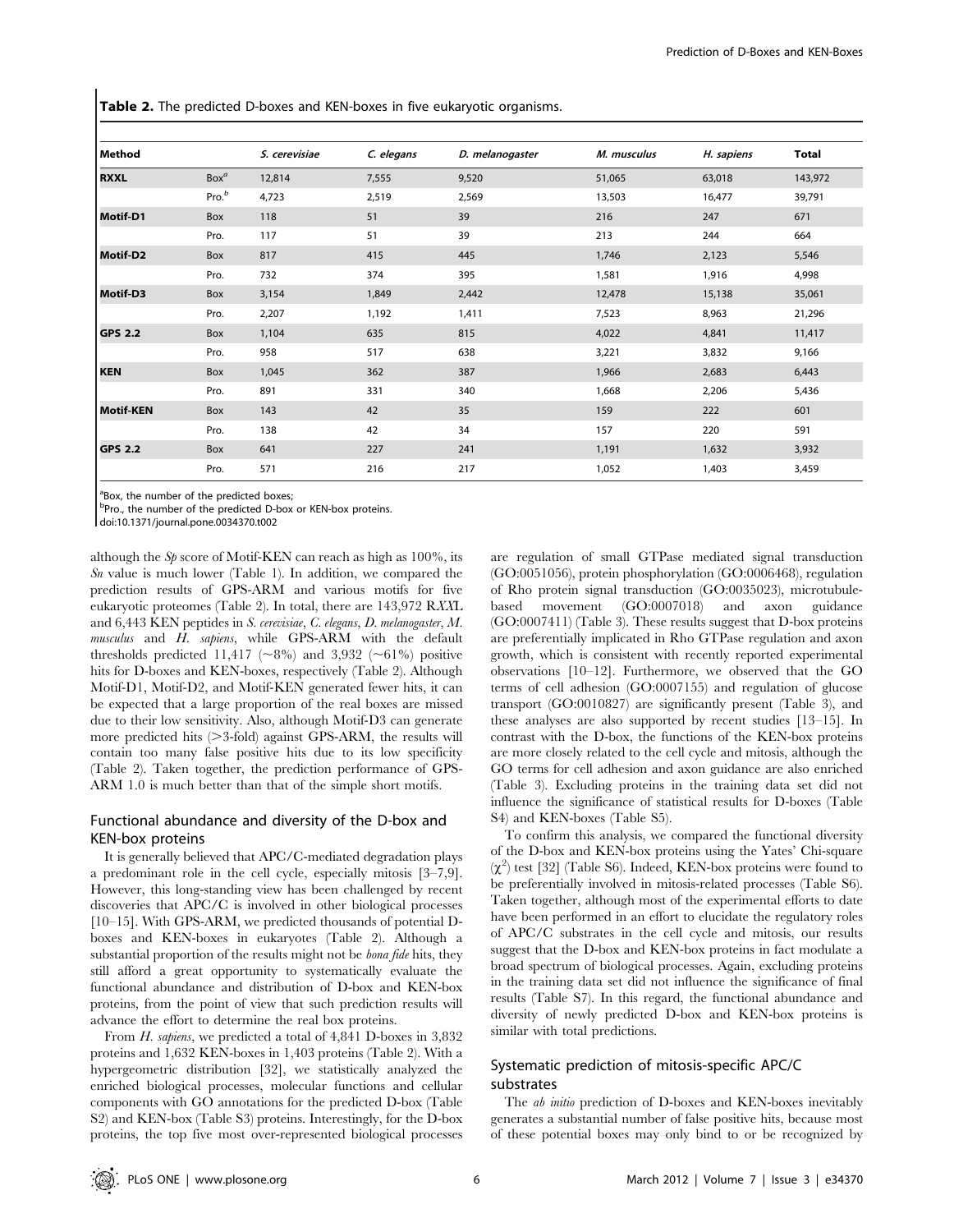Table 3. Statistical analysis of the functional abundance and diversity of the D-box and the KEN-box proteins in H. sapiens.

| <b>Description of GO term</b>                                           | D- or KEN-box     |                   |      | Proteome |       | $p$ -value |
|-------------------------------------------------------------------------|-------------------|-------------------|------|----------|-------|------------|
|                                                                         | Num. <sup>a</sup> | Per. <sup>b</sup> | Num. | Per.     |       |            |
| The top 15 most enriched biological processes in D-box proteins         |                   |                   |      |          |       |            |
| Regulation of small GTPase mediated signal transduction<br>(GO:0051056) | 70                | 2.02%             | 169  | 0.92%    | 2.18  | 1.19E-11   |
| Protein phosphorylation (GO:0006468)                                    | 116               | 3.34%             | 371  | 2.03%    | 1.65  | 7.27E-09   |
| Regulation of Rho protein signal transduction<br>(GO:0035023)           | 35                | 1.01%             | 72   | 0.39%    | 2.56  | 1.20E-08   |
| Microtubule-based movement (GO:0007018)                                 | 39                | 1.12%             | 93   | 0.51%    | 2.21  | 2.74E-07   |
| Axon quidance (GO:0007411)                                              | 93                | 2.68%             | 303  | 1.66%    | 1.62  | 5.54E-07   |
| Intracellular signal transduction (GO:0035556)                          | 82                | 2.36%             | 269  | 1.47%    | 1.61  | 3.40E-06   |
| G2/M transition of mitotic cell cycle (GO:0000086)                      | 41                | 1.18%             | 110  | 0.60%    | 1.96  | 5.28E-06   |
| Mitotic cell cycle (GO:0000278)                                         | 90                | 2.59%             | 306  | 1.67%    | 1.55  | 5.95E-06   |
| Intracellular protein kinase cascade (GO:0007243)                       | 35                | 1.01%             | 89   | 0.49%    | 2.07  | 6.38E-06   |
| Cell adhesion (GO:0007155)                                              | 141               | 4.06%             | 546  | 2.99%    | 1.36  | 4.11E-05   |
| Positive regulation of Rho GTPase activity (GO:0032321)                 | 13                | 0.37%             | 23   | 0.13%    | 2.98  | 6.84E-05   |
| Peptidyl-serine phosphorylation (GO:0018105)                            | 20                | 0.58%             | 45   | 0.25%    | 2.34  | 8.14E-05   |
| Mitotic metaphase/anaphase transition (GO:0007091)                      | 9                 | 0.26%             | 13   | 0.07%    | 3.65  | 1.08E-04   |
| Nerve growth factor receptor signaling pathway<br>(GO:0048011)          | 63                | 1.82%             | 215  | 1.18%    | 1.54  | 1.56E-04   |
| Regulation of glucose transport (GO:0010827)                            | 15                | 0.43%             | 31   | 0.17%    | 2.55  | 1.98E-04   |
| The top 15 most enriched biological processes in KEN-box proteins       |                   |                   |      |          |       |            |
| Cell cycle (GO:0007049)                                                 | 71                | 5.56%             | 416  | 2.28%    | 2.44  | 1.64E-12   |
| Cell division (GO:0051301)                                              | 50                | 3.92%             | 267  | 1.46%    | 2.68  | 1.20E-10   |
| Mitotic cell cycle (GO:0000278)                                         | 54                | 4.23%             | 306  | 1.67%    | 2.53  | $2.21E-10$ |
| M phase of mitotic cell cycle (GO:0000087)                              | 26                | 2.04%             | 93   | 0.51%    | 4.00  | 5.69E-10   |
| Microtubule-based movement (GO:0007018)                                 | 24                | 1.88%             | 93   | 0.51%    | 3.70  | 1.48E-08   |
| Flavonoid metabolic process (GO:0009812)                                | 8                 | 0.63%             | 11   | 0.06%    | 10.41 | 7.55E-08   |
| Mitosis (GO:0007067)                                                    | 33                | 2.59%             | 181  | 0.99%    | 2.61  | 3.22E-07   |
| Golgi to plasma membrane protein transport<br>(GO:0043001)              | 6                 | 0.47%             | 7    | 0.04%    | 12.27 | 7.55E-07   |
| Flavone metabolic process (GO:0051552)                                  | 5                 | 0.39%             | 5    | 0.03%    | 14.32 | 1.65E-06   |
| Sulfation (GO:0051923)                                                  | 6                 | 0.47%             | 8    | 0.04%    | 10.74 | 2.84E-06   |
| Mitotic prometaphase (GO:0000236)                                       | 19                | 1.49%             | 85   | 0.47%    | 3.20  | 4.81E-06   |
| Cell adhesion (GO:0007155)                                              | 64                | 5.02%             | 546  | 2.99%    | 1.68  | 3.08E-05   |
| G2/M transition of mitotic cell cycle (GO:0000086)                      | 20                | 1.57%             | 110  | 0.60%    | 2.60  | 6.78E-05   |
| Axon quidance (GO:0007411)                                              | 40                | 3.13%             | 303  | 1.66%    | 1.89  | 7.58E-05   |
| Protein targeting to lysosome (GO:0006622)                              | 5                 | 0.39%             | 8    | 0.04%    | 8.95  | 7.72E-05   |

The top15 most over-represented biological processes are shown.

<sup>a</sup>the number of proteins annotated;

<sup>b</sup>the proportion of proteins annotated;

c E-ratio, enrichment ratio, the D-box or KEN-box proportion divided by the human proteome proportion.

doi:10.1371/journal.pone.0034370.t003

APC/C *in vitro* and not *in vivo*. It is believed that Cdh1, Cdc20 and APC/C have to co-localize and ''kiss'' their substrates for interaction to take place in a cell. In this regard, the accurate prediction of in vivo APC/C substrates is still a great challenge.

During mitosis, the accumulated evidence suggests that Cdh1, Cdc20 and the core subunits of APC/C complex (e.g., Apc10) localize in various distinct regions, such as the midbody, centrosome, and kinetochore [33–36]. Previously, we reported the MiCroKit 3.0 database that contains proteins that localize in the midbody, centrosome and/or kinetochore (microkit proteins) [36]. All of the microkit proteins were experimentally identified with directly corroborating evidence for subcellular localization under fluorescent microscopy [36]. Given the functional importance of the midbody, centrosome and kinetochore in mitosis and co-localization, we hypothesized that the D-boxes and KEN-boxes would likely be enriched in the microkit proteins.

Using the MiCroKit database as a reference and the default thresholds, we predicted a total of 608 potential D-boxes (File S1) and 298 KEN-boxes (File S2) in 421 and 234 proteins, respectively (Table 4). With the hypergeometric test, the statistical results clearly indicated that the D-box and KEN-box proteins are significantly over-represented in the microkit proteins  $(p \ll 0.01)$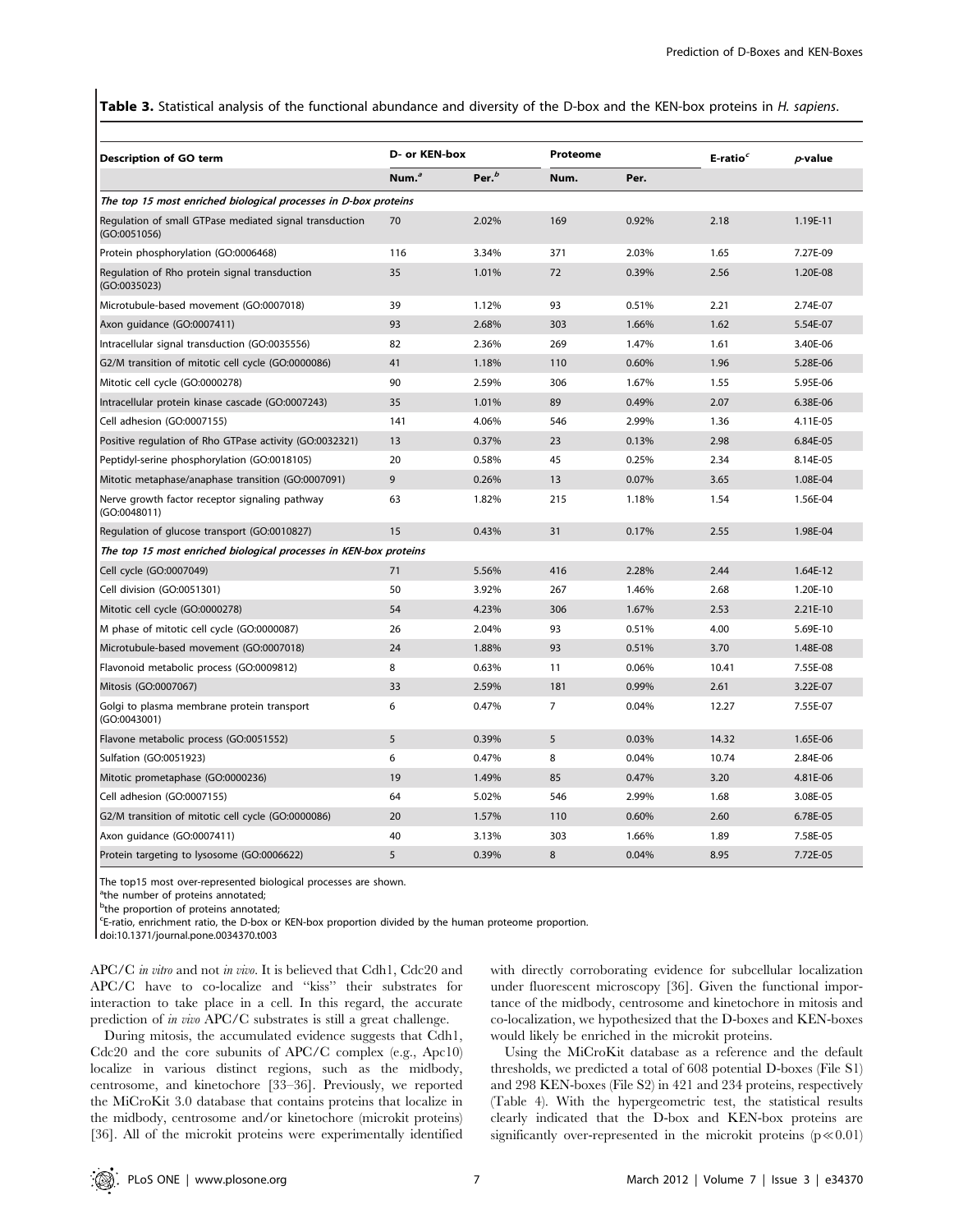Table 4. Statistical results of the potential D-box and KEN-box substrates predicted from the microkit proteins.

| Organism        | <b>MiCroKit</b><br>proteins | D-box             |                  | E-ratio <sup>c</sup> | $p$ -value | <b>KEN-box</b> |            | E-ratio | $p$ -value |
|-----------------|-----------------------------|-------------------|------------------|----------------------|------------|----------------|------------|---------|------------|
|                 |                             | Pro. <sup>a</sup> | Box <sup>b</sup> |                      |            | Pro.           | <b>Box</b> |         |            |
| S. cerevisiae   | 266                         | 74                | 93               | 1.92                 | 5.93E-09   | 58             | 70         | 2.53    | 1.31E-11   |
| C. elegans      | 95                          | 30                | 37               | 2.04                 | 5.24E-05   | 21             | 23         | 3.41    | 3.55E-07   |
| D. melanogaster | 112                         | 50                | 80               | 2.19                 | 3.19E-09   | 30             | 35         | 3.86    | 2.67E-11   |
| M. musculus     | 132                         | 52                | 83               | 2.00                 | 1.22E-07   | 24             | 32         | 2.83    | 3.17E-06   |
| H. sapiens      | 677                         | 215               | 315              | 1.68                 | 3.25E-16   | 101            | 138        | 2.15    | 1.51E-13   |
| Total           | 1,282                       | 421               | 608              | 1.78                 | 5.50E-36   | 234            | 298        | 2.62    | 1.18E-42   |

<sup>a</sup>Pro., the number of predicted D-box or KEN-box proteins;

bBox, the number of predicted D-boxes or KEN-boxes;

c E-ratio, enrichment ratio, the MiCroKit D-box or KEN-box proportion in comparison with the proteomic proportion.

doi:10.1371/journal.pone.0034370.t004

(Table 4). In this regard, it is proposed that the midbody, centrosome and kinetochore are potential hotspots of APC/C substrates. The detailed prediction results can also be downloaded at: http://arm.biocuckoo.org/faq.php.

# Discussion

As one of the most complicated cascades in eukaryotes, the cell cycle is precisely orchestrated by protein biosynthesis, phosphorylation and ubiquitin-dependent degradation in both a temporal and spatial manner [1–8]. Identification of APC/C-mediated degradation substrates is crucial for clearly elucidating the molecular mechanisms of the cell cycle. Previous studies suggested that the two APC/C co-activators Cdh1 and Cdc20 are responsible for the recognition of specific targets [16–18,21,22]. However, a recent analysis using single-particle electron microscopy and NMR spectroscopy reported that a core APC/C subunit of Apc10 also contributes to substrate recognition as a co-receptor of Cdh1 [20]. The efficient identification of APC/C is largely dependent on the discovery of specific boxes or motifs in its substrates. Although a variety of non-consensus motifs have been identified [23–25], the D-box and the KEN-box are the two major APC/C recognition motifs [3–6,26]. However, either a too relaxed  $[5,17,18,21]$  or too stringent a set of  $[3-5,16,22]$  simple motifs are only of limited use because of their weak predictive power (Table 1).

Previously, the GPS algorithm we developed was mainly used for the prediction of post-translational modification sites in proteins [29]. For the proper usage of the GPS algorithm, the prerequisites are that both the positions of the potentially modified residues and the motif length should be determined and fixed. For example, the lysine residues were regarded as potential pupylation sites in GPS-PUP, while the pupylation site peptide was determined as PSP(8, 18) [29]. In this work, we used the core motifs of RXXL and KEN in a different manner to determine the APC/C recognition motifs for the D-boxes and KEN-boxes, respectively. The default thresholds stand for the highest MCC values of the LOO validations, with an Ac of 87.29%, a Pr of 82.46%, a Sn of 63.51%, a Sp of 95.39% and an MCC of 0.6463 under the high threshold condition for the D-box, and an Ac of 95.00%, a Pr of 100.00%, a Sn of 93.18%, a Sp of 100% and an MCC of 0.8858 under the low threshold condition for the KEN-box (Table 1). Since the false positive rates (Type I error in statistics, equal to 1-  $S_p$ ) are quite low due to high  $S_p$  values, the prediction performance of GPS-ARM is satisfactory. In addition, we collected nine D-

boxes and KEN-boxes from recently published articles, while GPS-ARM can predict six of them as positive hits (Table S8).

With the GPS-ARM version 1.0, we directly predicted 11,417 potential D-boxes in 9,166 proteins and 3,932 potential KENboxes in 3,459 proteins from five eukaryotic organisms (Table 2). It is proposed that a considerable proportion of the RXXL ( $\sim$ 8%) and KEN  $(\sim 61\%)$  motifs are real and functional boxes. Since a single predicted protein only contains 1.25 D-box and 1.14 KENbox, it is concluded that one or two boxes per protein are sufficient for recognition and degradation by APC/C. Beyond the functions of the cell cycle and mitosis, our statistical results indicated that the D-box and KEN-box are involved in additional biological processes (Table 3), and these results are consistent with recently reported experimental observations [10–15]. Furthermore, we systematically predicted mitosis-specific APC/C substrates with the localization information from the MiCroKit 3.0 database [36]. Statistical analysis suggested that the D-box and KEN-box proteins are significantly enriched in the midbody, centrosome and kinetochore (Table 4). Taken together, although further improvement should be carried out as new experimental data are available, the GPS-ARM and subsequent analyses provide useful information for further experimental manipulation.

# Supporting Information

File S1 Prediction results of D-boxes in proteins which were localized at MiCroKit (Centrosome, Midbody, and Kinetochore). (TXT)

File S2 Prediction results of KEN-boxes in proteins which were localized at MiCroKit (Centrosome, Midbody, and Kinetochore). (TXT)

Table S1 We manually collected 74 experimentally identified Dboxes in 68 unique proteins and 44 experimentally identified KEN-boxes in 42 unique proteins from the scientific literature (PubMed). a. UniProt, the UniProt accession numbers of the Dbox and KEN-box proteins; b. Position, the position of the D-box or KEN-box; c. Motif type, the type of known motif that the box follows in. d. PMID, the primary references for the known D-boxes or KEN-boxes.

(XLS)

Table S2 The top 15 most enriched biological processes, molecular functions and cellular components of the D-box proteins in H. sapiens.

(XLS)